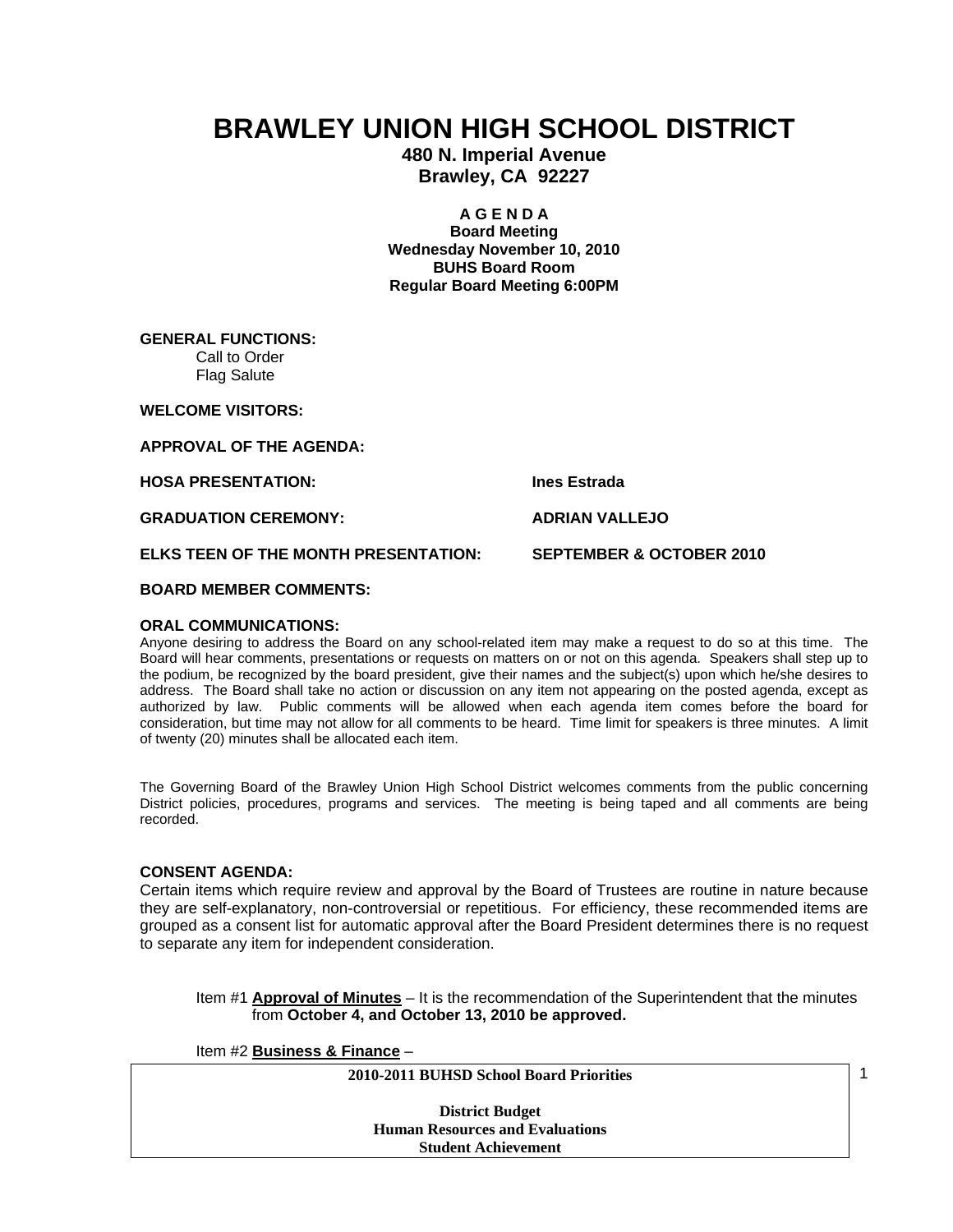#### Item #3 **Personnel -**

- 3.1 Approve to hire Clarissa Macias as the Freshmen Cheer Coach
- 3.2 Approve to hire Bryan Scambler as the Assistant Wrestling Coach
- 3.3 Approve resignation from Hanna Payne as the Freshmen Cheer Coach

Item #4 **Pupil Personnel -** 

#### **APPROVAL OF CONSENT AGENDA:**

| <b>IVIOTIC</b><br>.<br>__ | ∙دے.<br>п |
|---------------------------|-----------|
|                           |           |

Ayes: The Contract of the Mays:

#### **481. REPORTS:** *(ALL INFORMATIONAL)*

481.1 BUHS Student Board Representative – Melissa Kruger

- 481.2 Alternative Education Student Board Representative Christian Jauregui
- 481.3 Superintendent's Report
	- a. Budget Update
	- b. District Cash Flow Status
	- c. Attendance Report
	- d. Career Day at Desert Valley High School
	- e. Bell Game Preparation

### **482. BUSINESS & FINANCE:**

482.1 Motion to approve Resolution #10-11-16 to amend the San Diego County Schools Fringe Benefits Consortium Agreement **.** Action **Action** 

*Recommended action to approve Resolution to amend Article VIII section G of the SD County Schools Fringe Benefits Consortium Agreement.* 

482.2 Motion to approve the 2010-2011 MOU for Partnering School District and Employers Agreement to Provide Services. **Action** Action **Action** Action **Action** 

*Recommended action to approve MOU with SD County Superintendent of Schools for the purpose of providing credential services for the review of applications for the Adult & Career Technical Education Designated Subject credentials.* 

#### **483. CURRICULUM:**

483.1 Update on Student Achievement. **Information**

*Information will be presented on efforts being made to improve student learning in the BUHSD* 

#### **2010-2011 BUHSD School Board Priorities**

**District Budget Human Resources and Evaluations Student Achievement** 

2